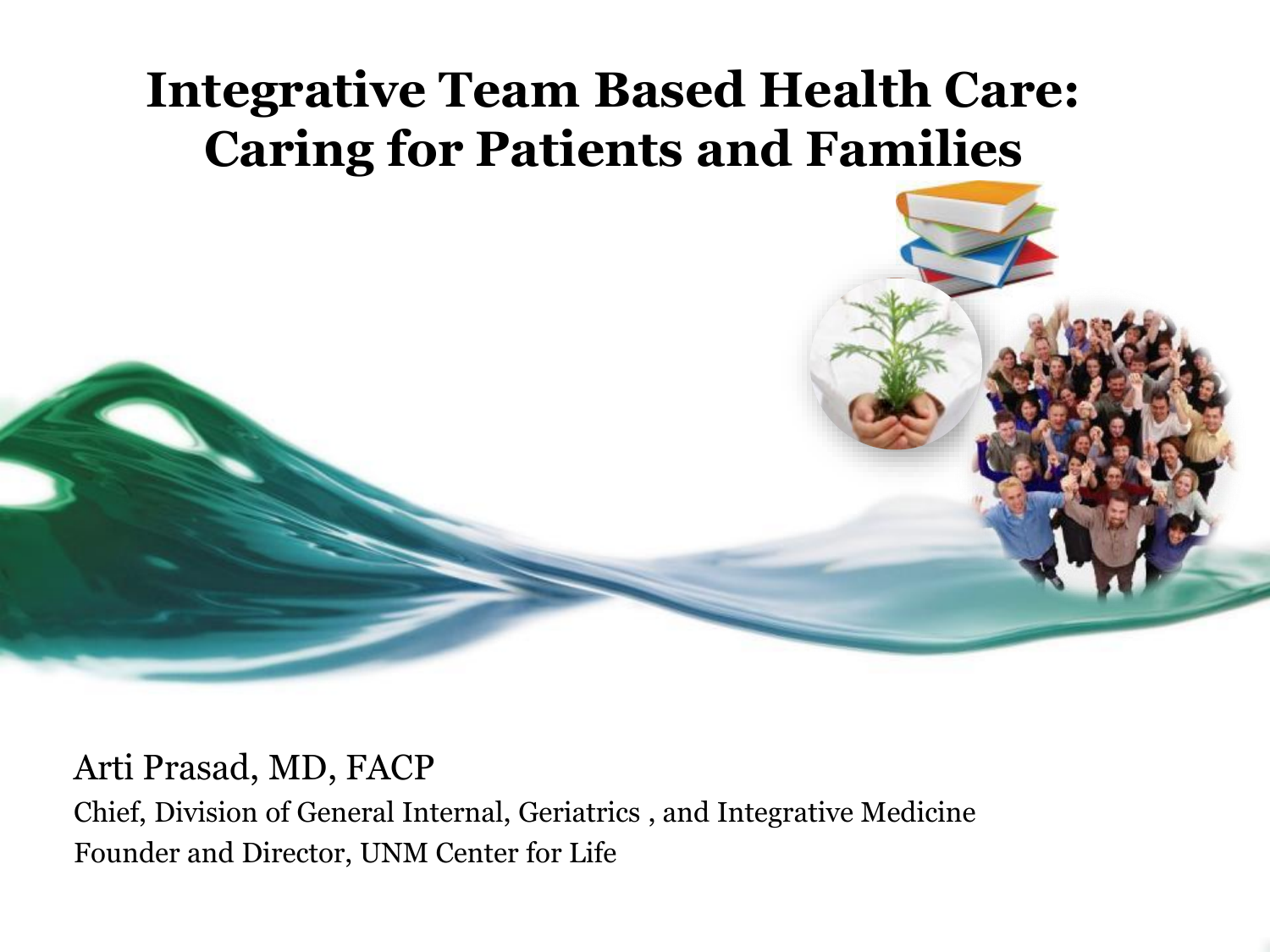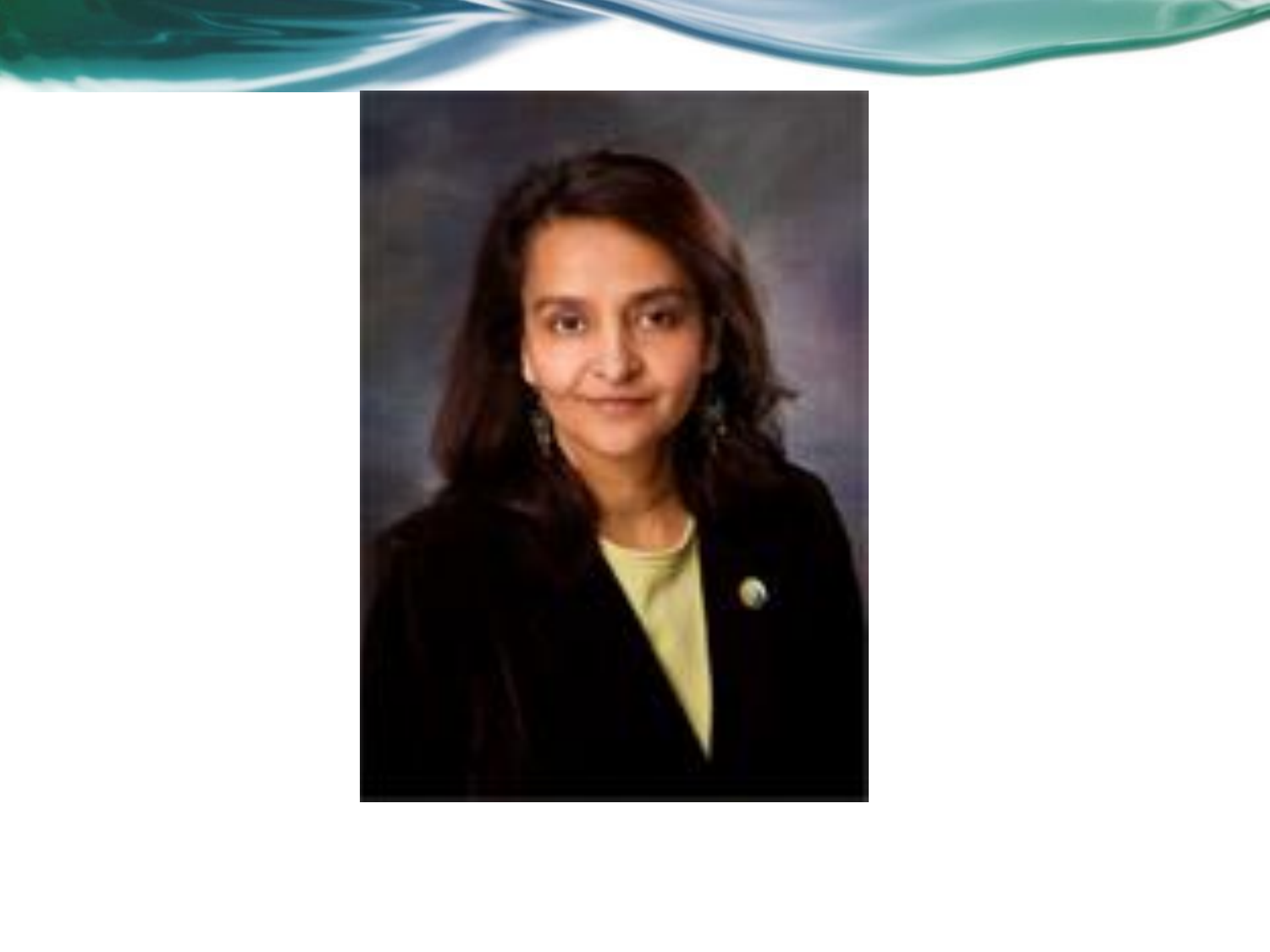## **Objectives**

- Describe the current status of Health and Health Care in the US
- Review the use of Complementary and Integrative therapies
- Explore the impact of prevention, wellness, life style, and complementary medicine on Health and Wellness
- Discuss ways to support patients and families through an integrative and team-based health model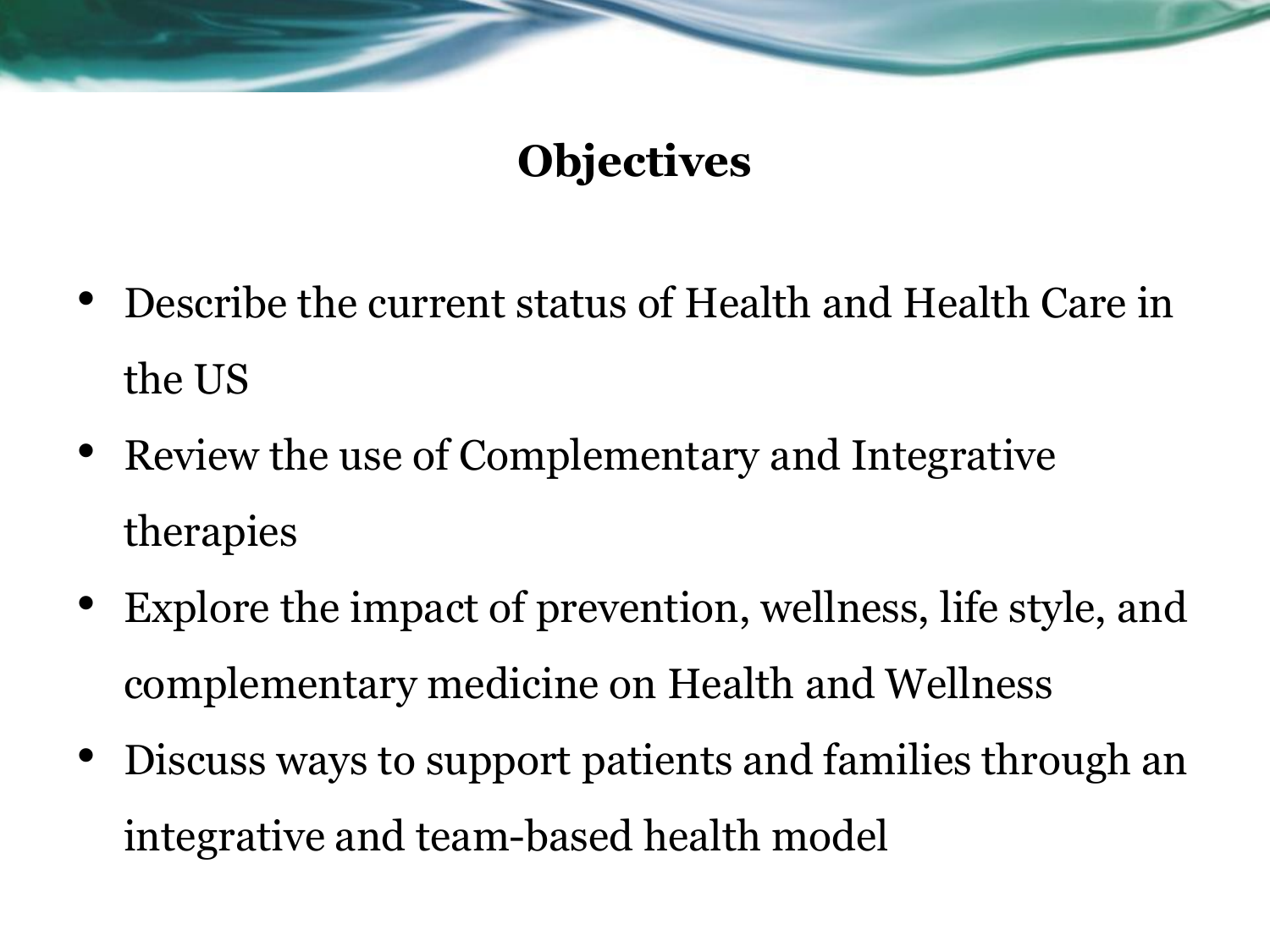## Current Status of Health & Health Care in the US is Like . . .

• A Car with a Broken Chassis..

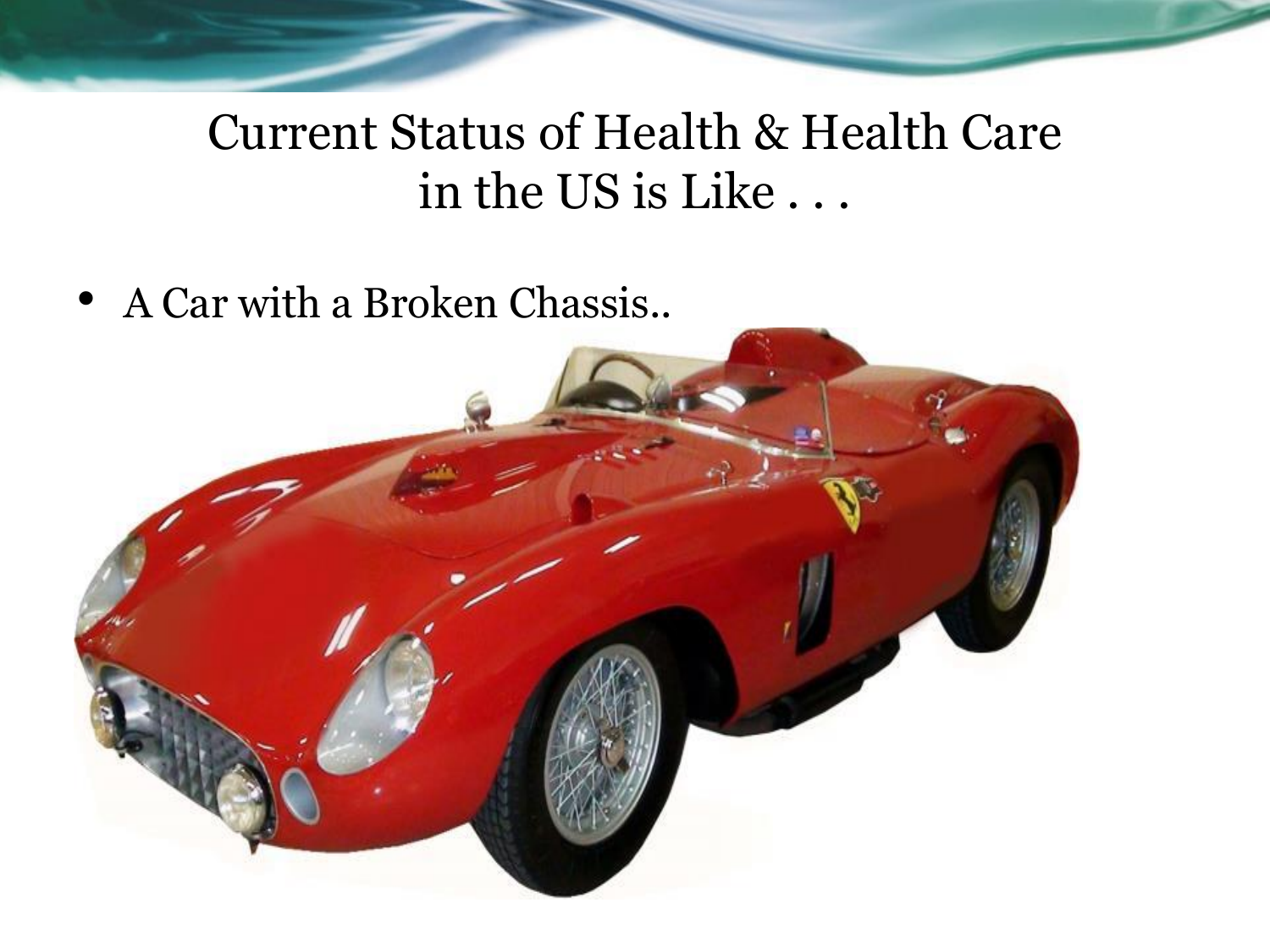### Broken Chassis

- Americans have more diseases and a poorer quality of life than ever before in the nations history.
	- <sup>o</sup> For instance, an epidemic of children being diagnosed with Type 2 diabetes before they reach the age of 10.
- Many Americans remain uninsured.
- Those with insurance can't get in to see a doctor due to insufficient numbers of doctors.
- Those that are able to get in to see the doctor find that the doctor is only able to see them for 9 minutes (national average), resulting in:
	- <sup>o</sup> Low patient satisfaction
	- <sup>o</sup> Low physician satisfaction, many physicians dropping out of practicing medicine, and high physician suicide rates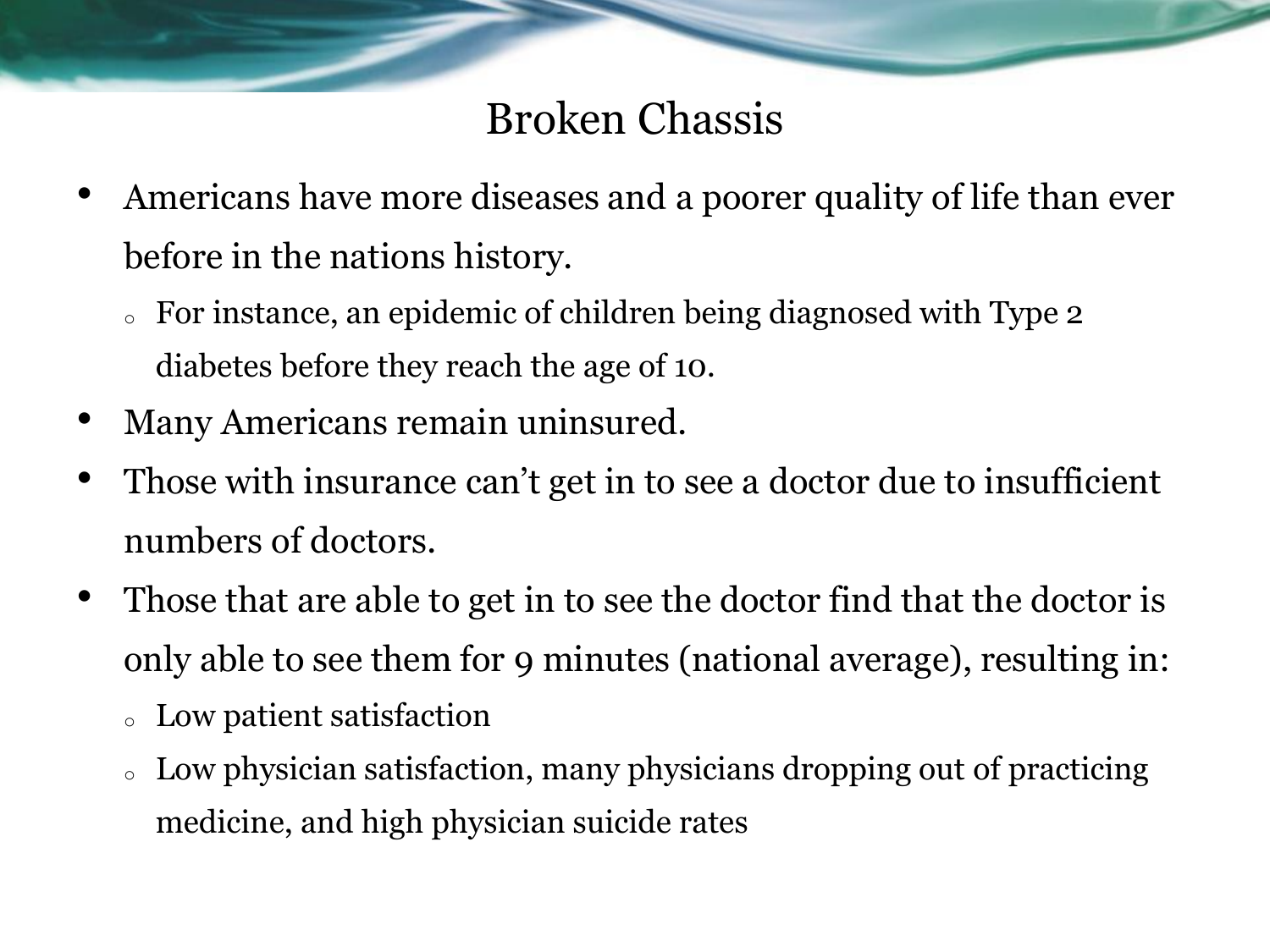## Broken Chassis

- What could you accomplish in 9 minutes?
	- <sup>o</sup> Make a sandwich?
	- <sup>o</sup> Clean the toilet?
	- <sup>o</sup> Write an email or post something on Facebook?
- As a patient, can your physician get to know you as a person and address each of your health concerns in 9 minutes?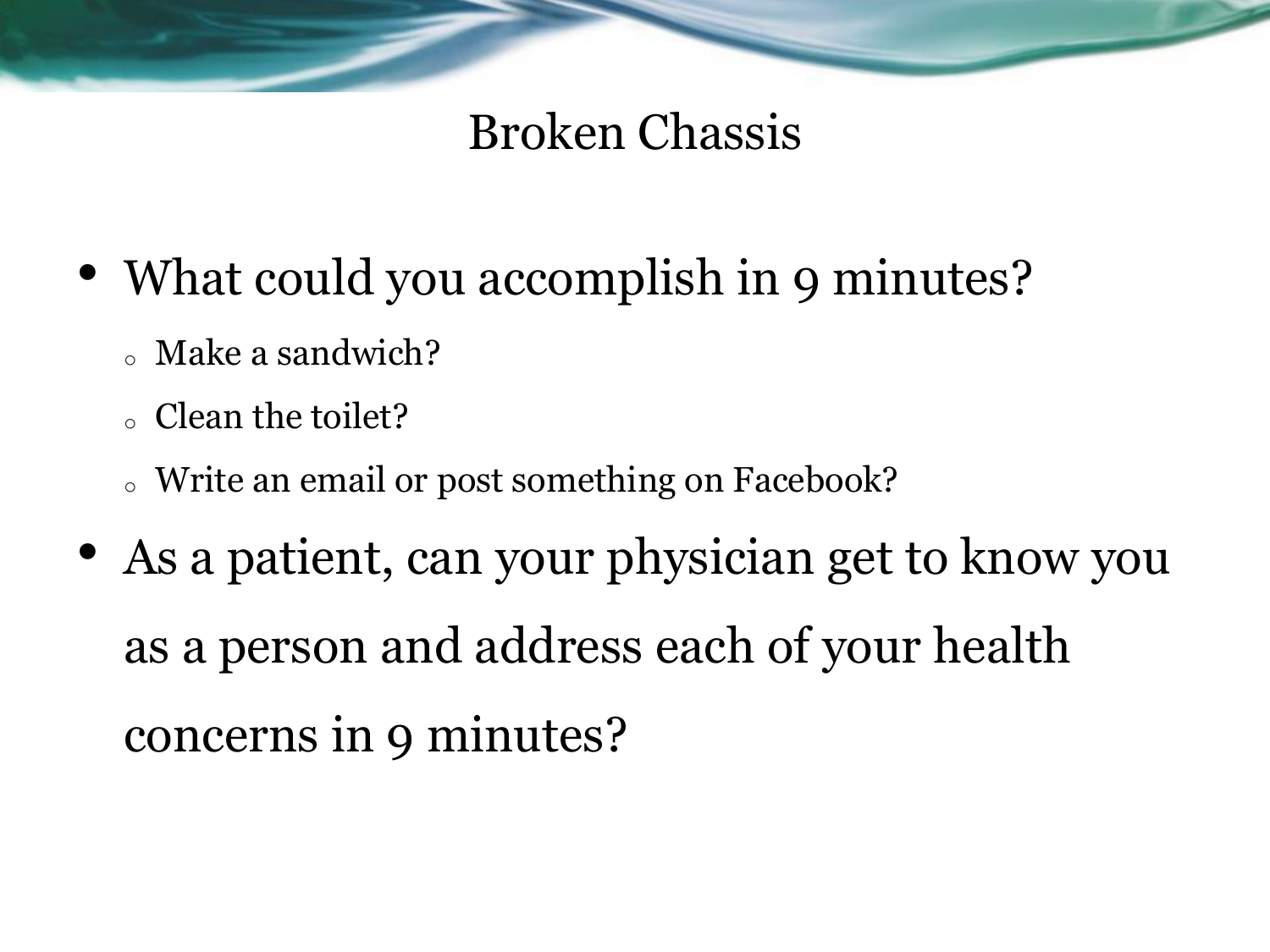## What do consumers want from Primary Care?

#### Categories and Subcategories of 56 Attributes\* Tested

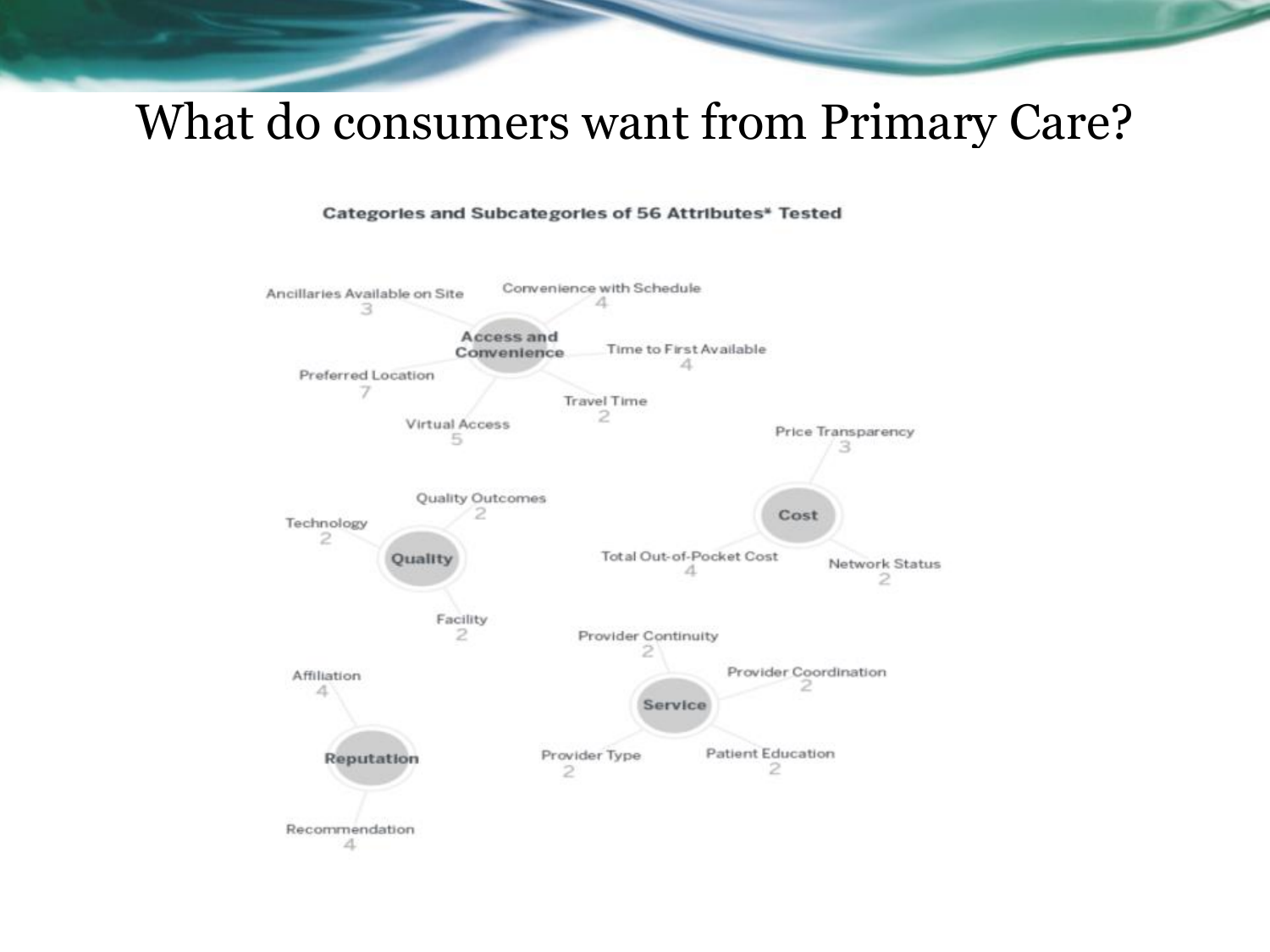#### 10 Insights from the **Primary Care Consumer Choice Survey**

- Convenience is king.  $O<sub>1</sub>$
- 02 Same-day appointments trump walk-in and wait.
- Evening or weekends? Depends on age. 03
- Clinic near errands or work? They'd rather meet you online. 04
- A one-stop shop is worth the drive. 05
- 06 Consumers prioritize convenience over credentials-and continuity.
- 07 High-tech beats high-quality.
- 08 Don't rely on your brand.
- Talk about money-consumers will trade access for bill info. 09
- 10 Know your target population-particularly their age.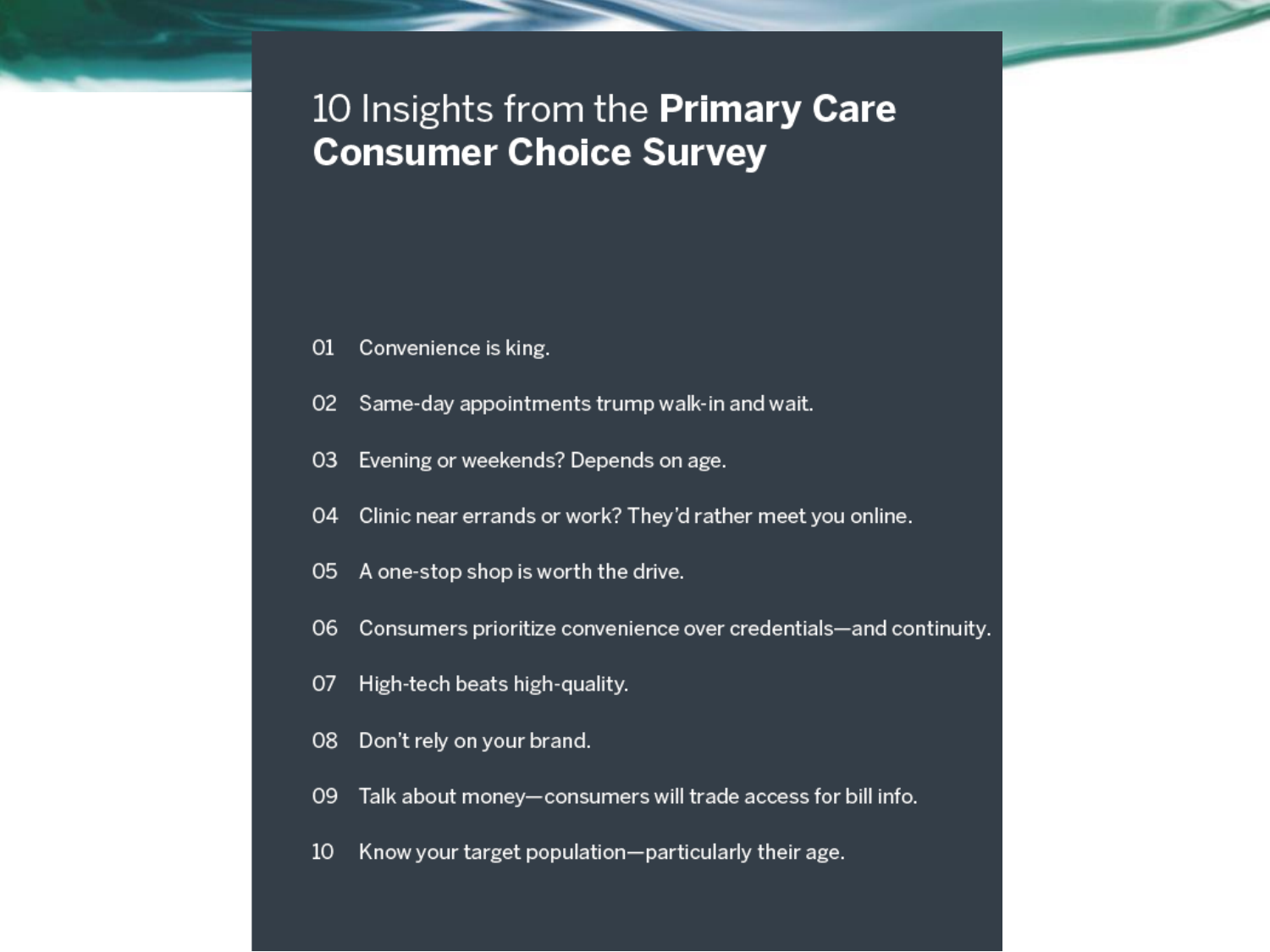## Alice in Wonderland!



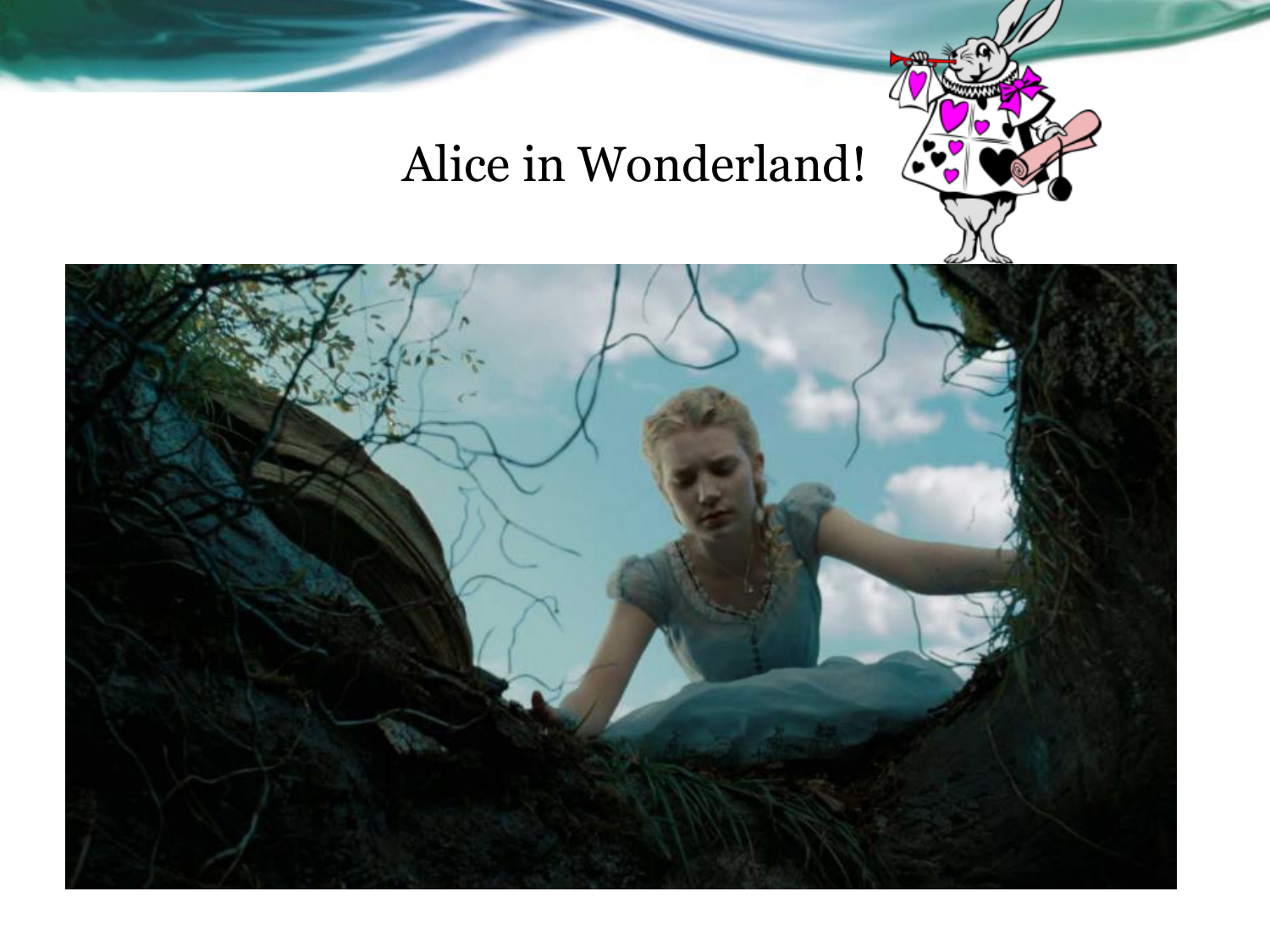## The Future of Health & Health Care is Here Now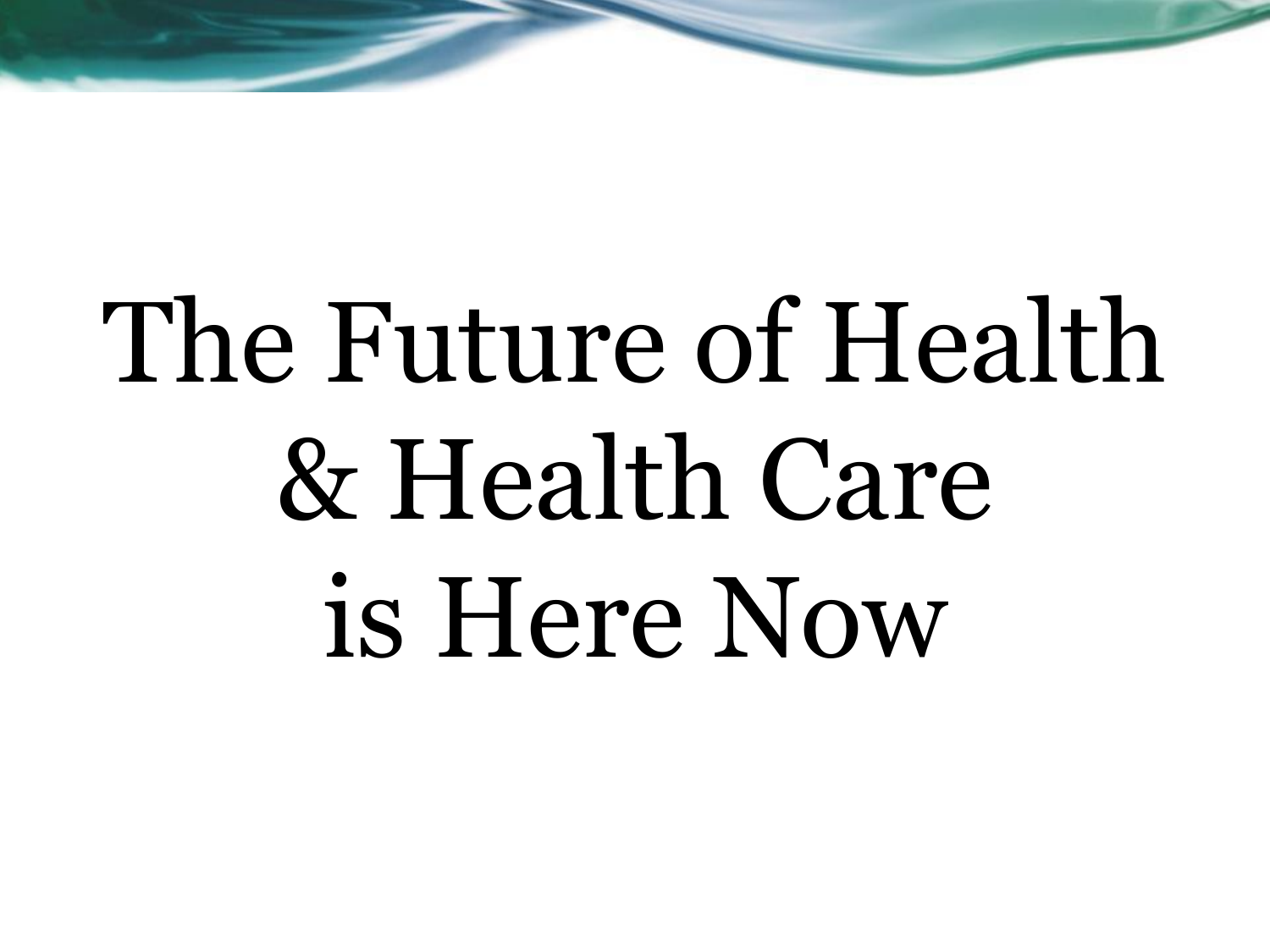Use of Integrative Medicine including Complementary and Integrative Therapies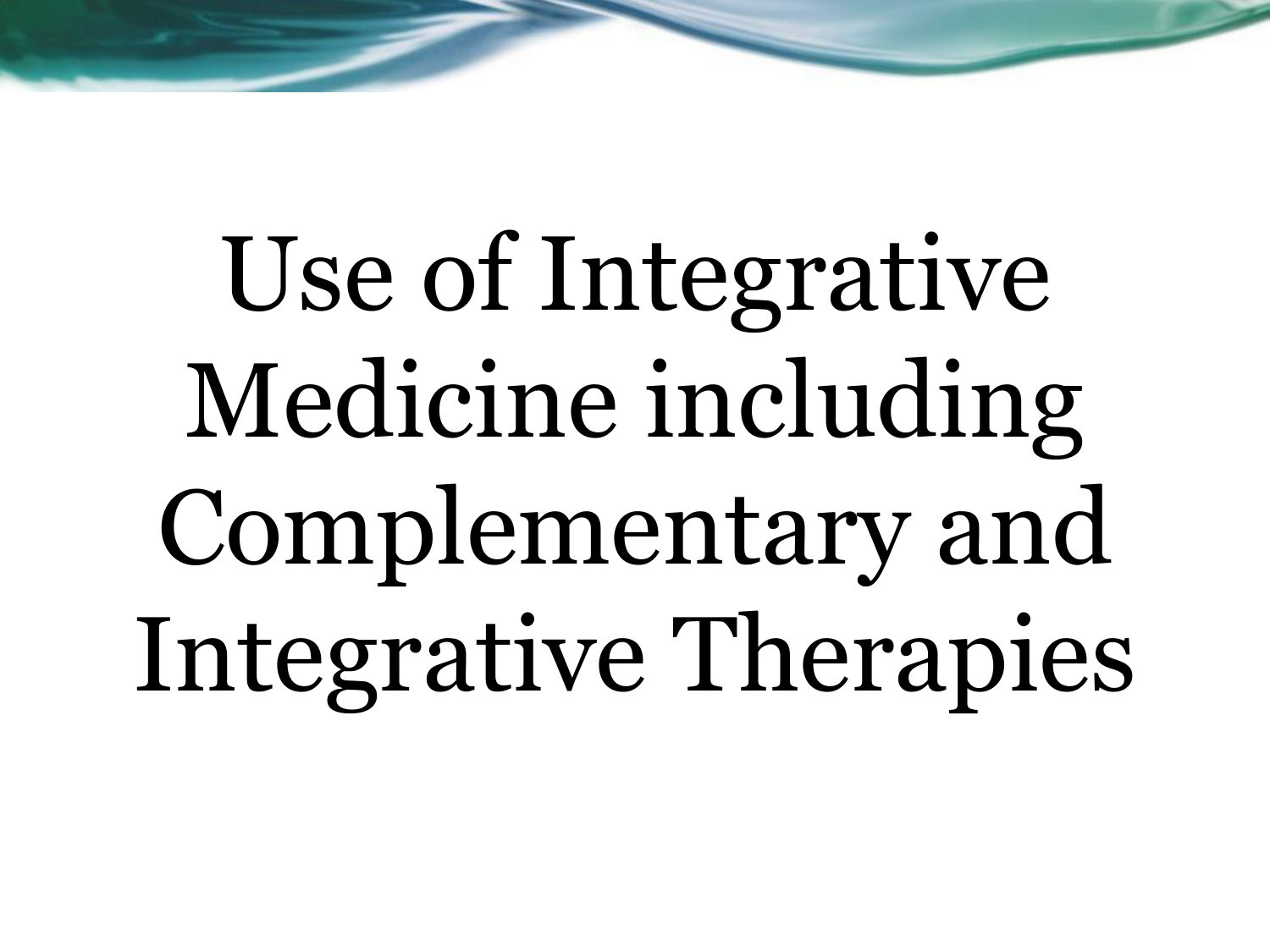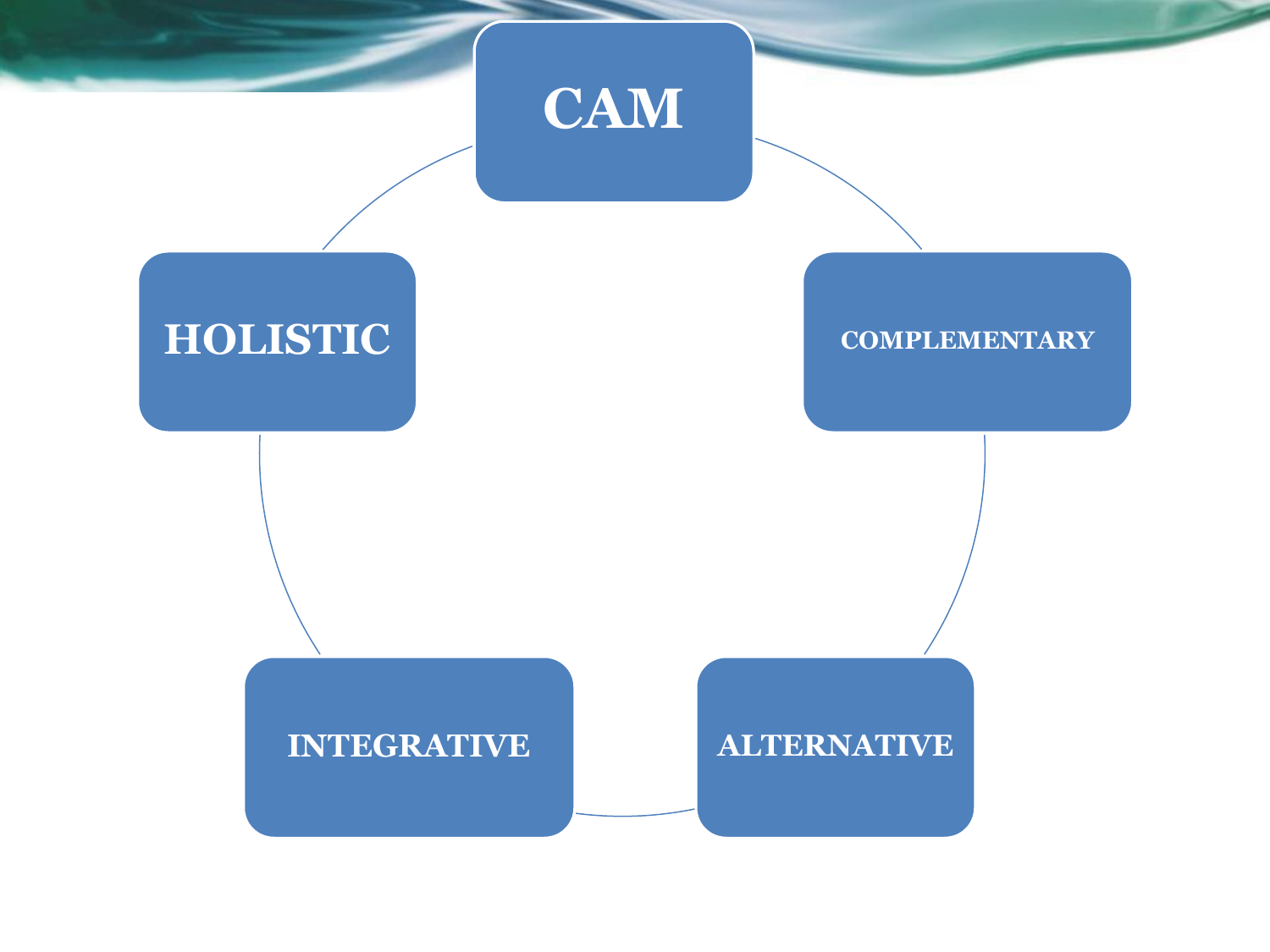## **Complementary Therapies**

• **Those alternative therapies that are used in conjunction with conventional medicine.**

## **Alternative Therapies/Medicine**

- **May be therapies that patients use instead of conventional medicine.**
- **Systems of theory and practice**
- **Indigenous cultures**

#### **Holistic Systems of Medicine**

- **Ayurveda**
- **Traditional Chinese medicine**
- **Naturopathic**
- **Anthroposophical**
- **Homeopathic**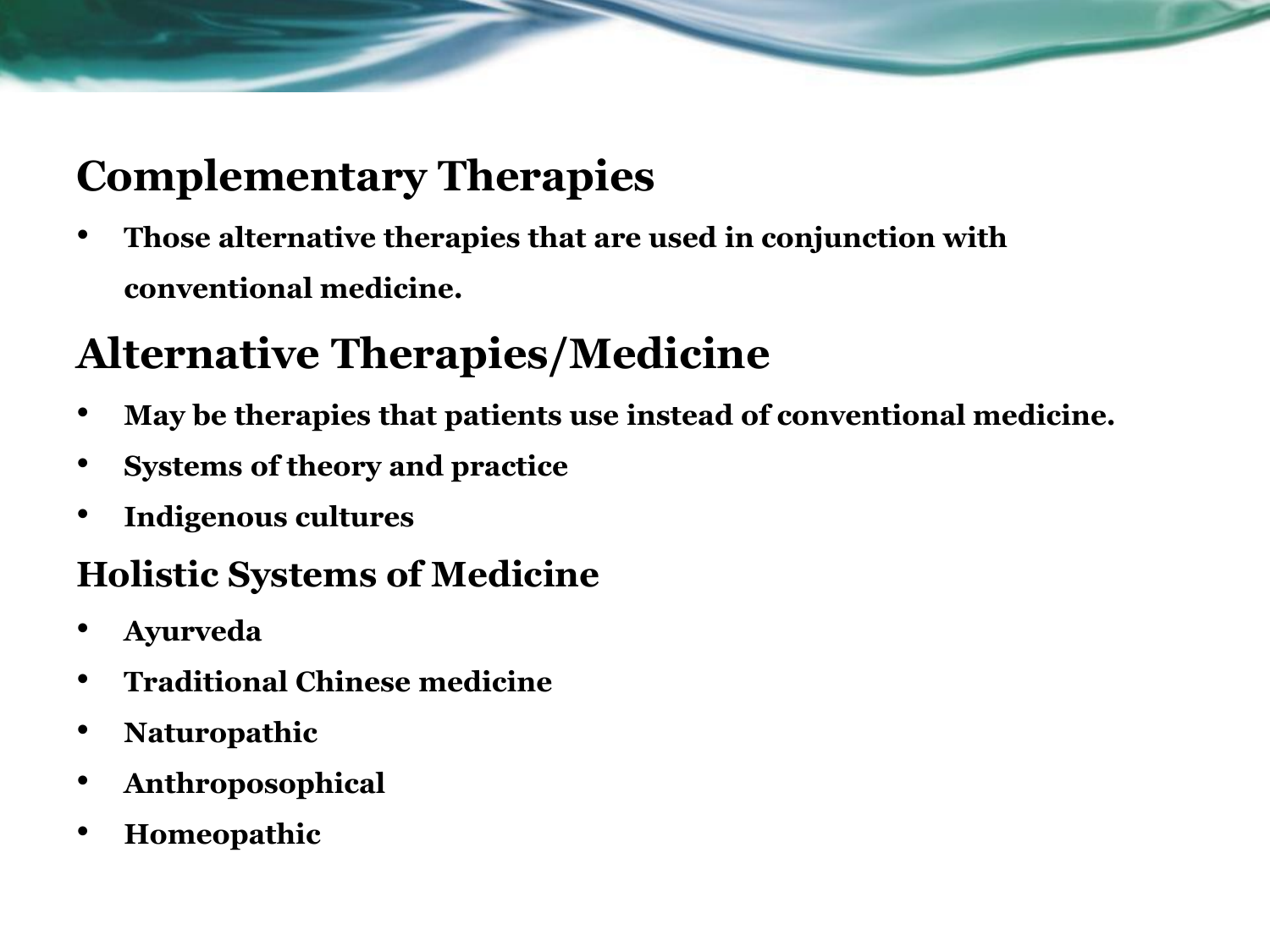## **Mind-Body Medicine**

- **Biofeedback**
- **Psychotherapy**
- **Humor Therapy**
- **Hypnosis**
- **Acupuncture**
- **Chiropractic**
- **Manual/Massage Therapy**
- **Meditation/Prayer/Guided Imagery**
- **Music and Art therapy**
- **Qi qong**
- **Tai Chi**
- **Yoga**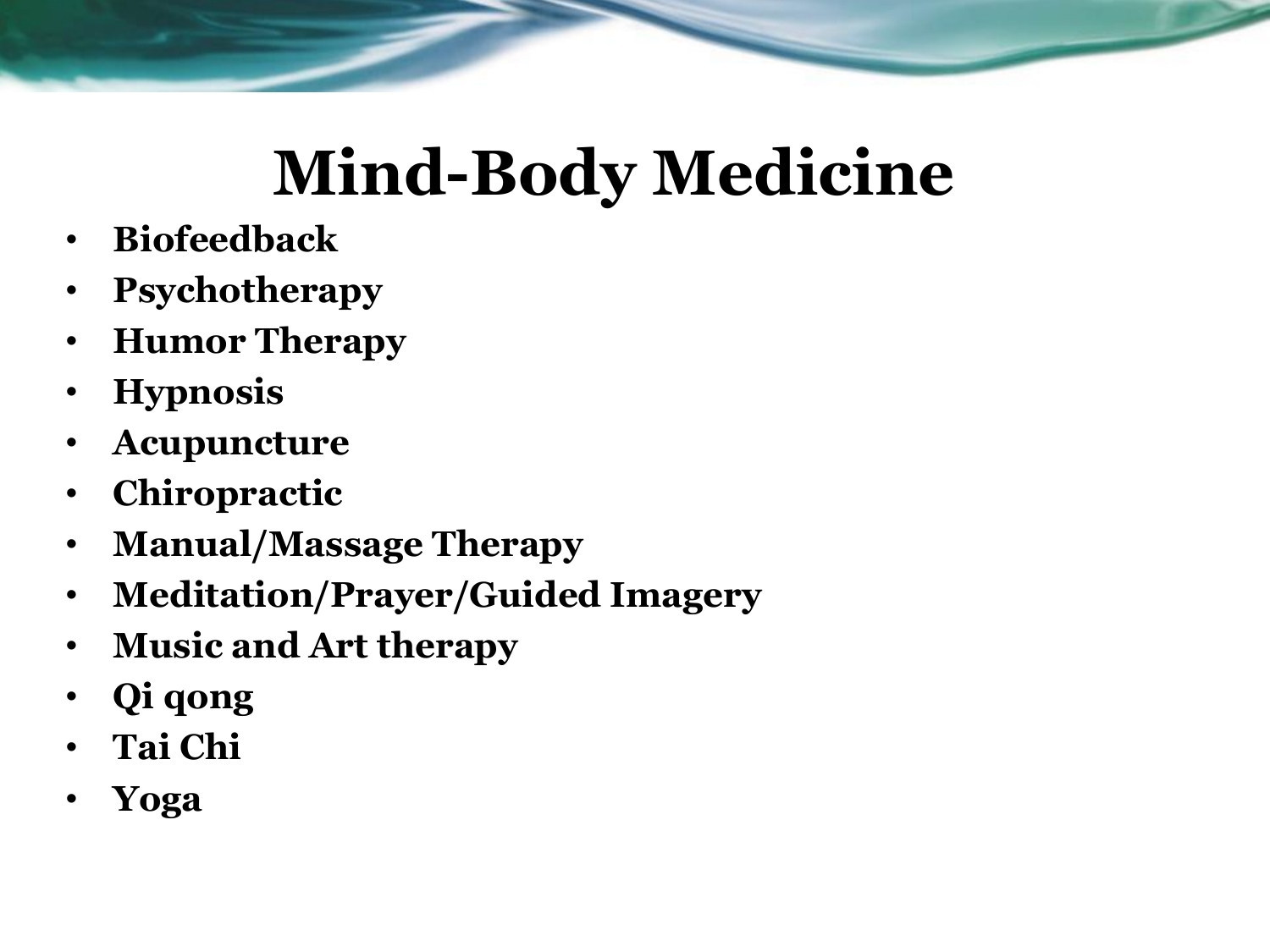

"I don't mean to appear unenlightened, Mr. Grove, but I don't think this is the time to explore alternative forms of treatment."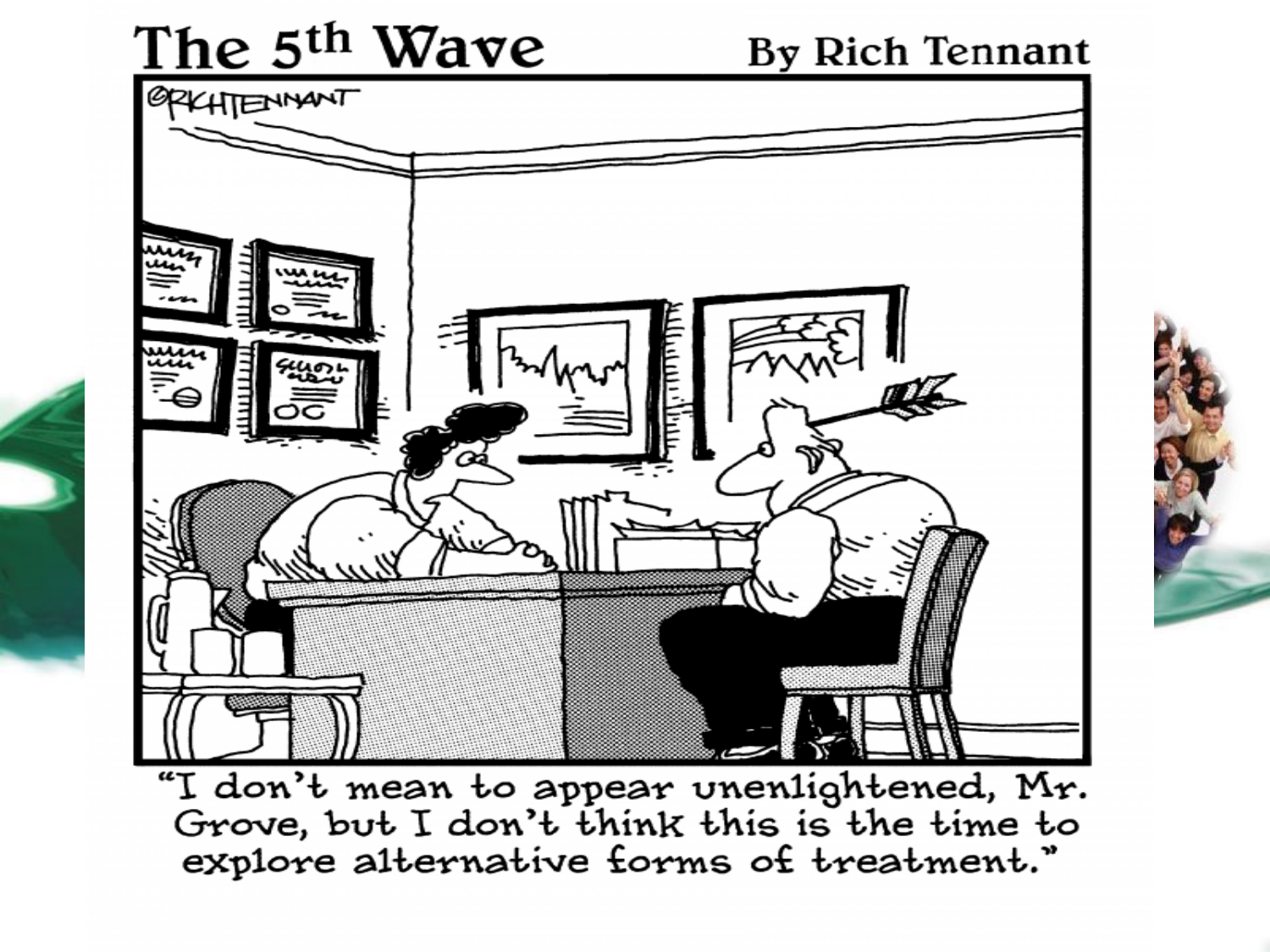## **Integrative Medicine:**

• Integrative Medicine is a healing-oriented practice that takes account of the whole person (mind, body, and spirit), including all aspects of lifestyle. The practice of mainstream western medicine that reaffirms the importance of the relationship between practitioner and patient, focuses on the whole person, is informed by evidence, and makes use of all appropriate conventional and complementary therapeutic approaches, healthcare professionals and disciplines to achieve optimal health and healing.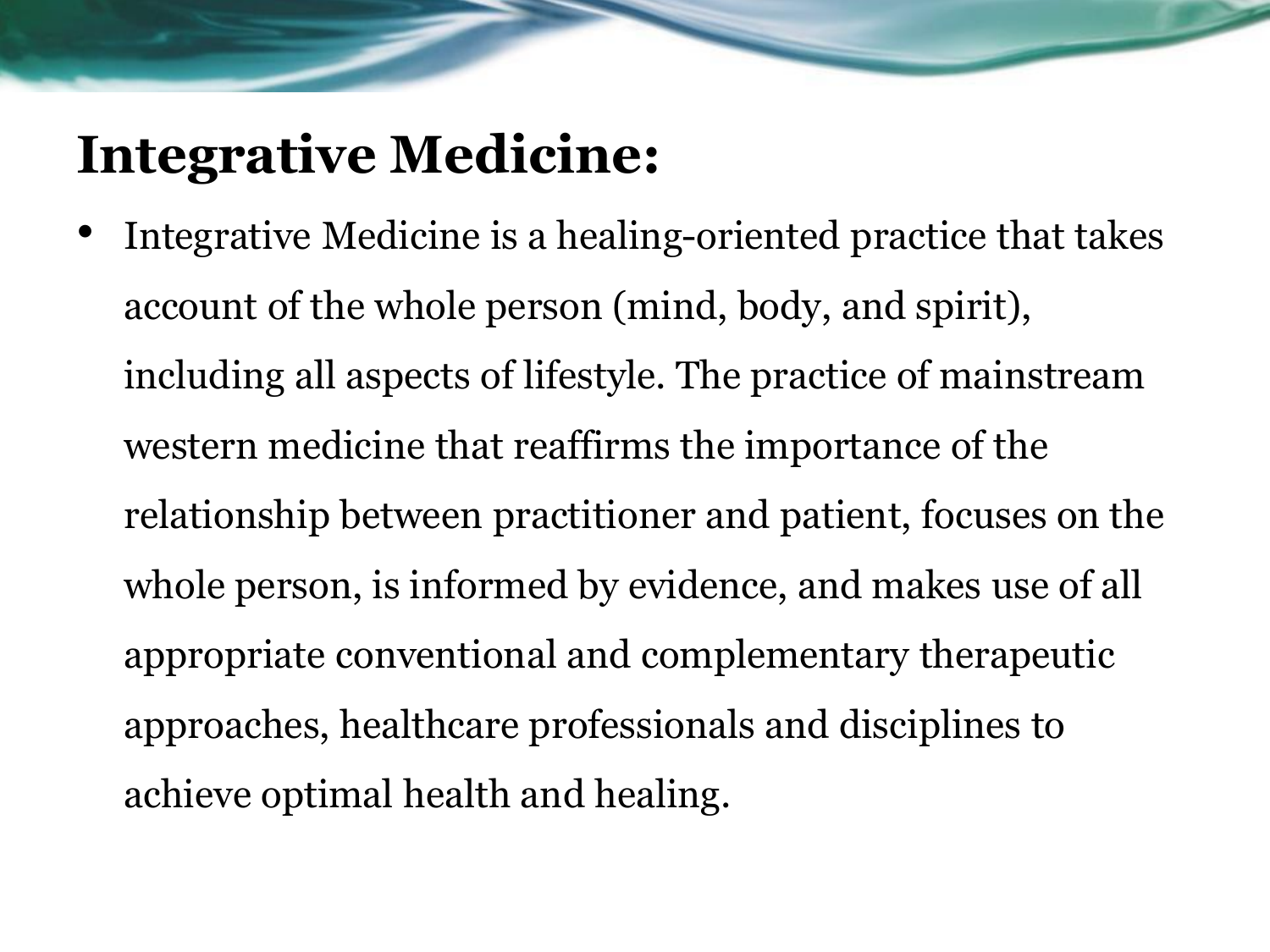## **Curing versus Healing**

## • **Conventional Medicine**

- Curing , elimination of disease and prevention of death.
- Elimination of symptoms
- Specializing/ compartmentalizing
- **Integrative Medicine** 
	- Healing model means to become whole
	- Harmony of body, mind and spirit.
	- Body's innate ability to heal itself, towards wholeness.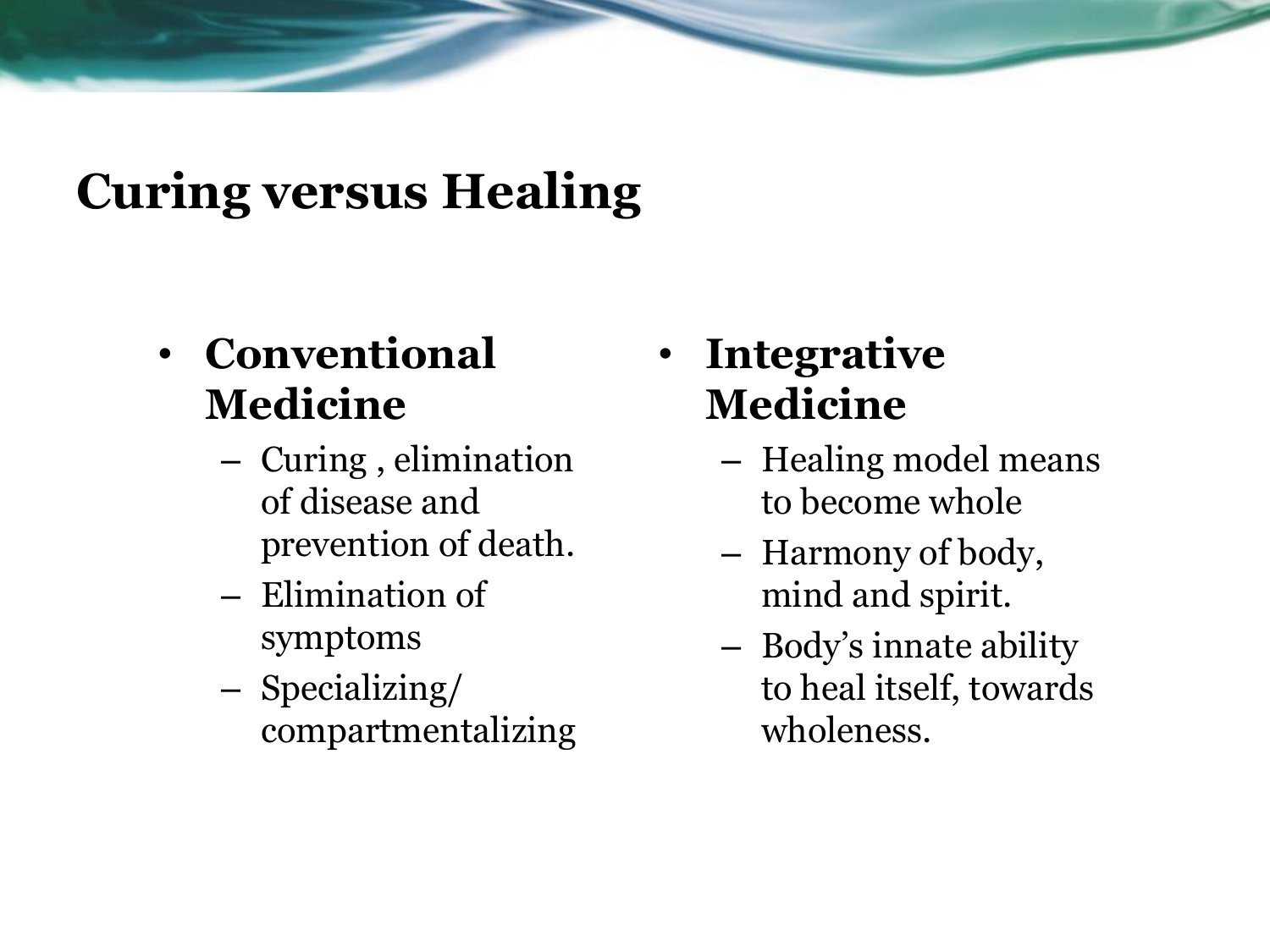## Comparative–Effectiveness Research (CER)

- **PCORI Director Selby Credits Presentation for Inclusion of Integrative Health in Funding Priorities; Two Projects Funded** 
	- <sup>o</sup> Evaluation of a Patient-Centered Risk Stratification Method for [Improving Primary Care for Back Pain. Lead investigator is Dan](http://www.grouphealthresearch.org/news-and-events/newsrel/2012/121221.html) Cherkin, PhD, from Group Health Research Institute/Bastyr University. <sup>o</sup> The second is led by University of Pittsburgh researcher Michael Schneider, DC, PhD: A Comparison of Non-Surgical Treatment Methods for Patients with Lumbar Spinal Stenosis.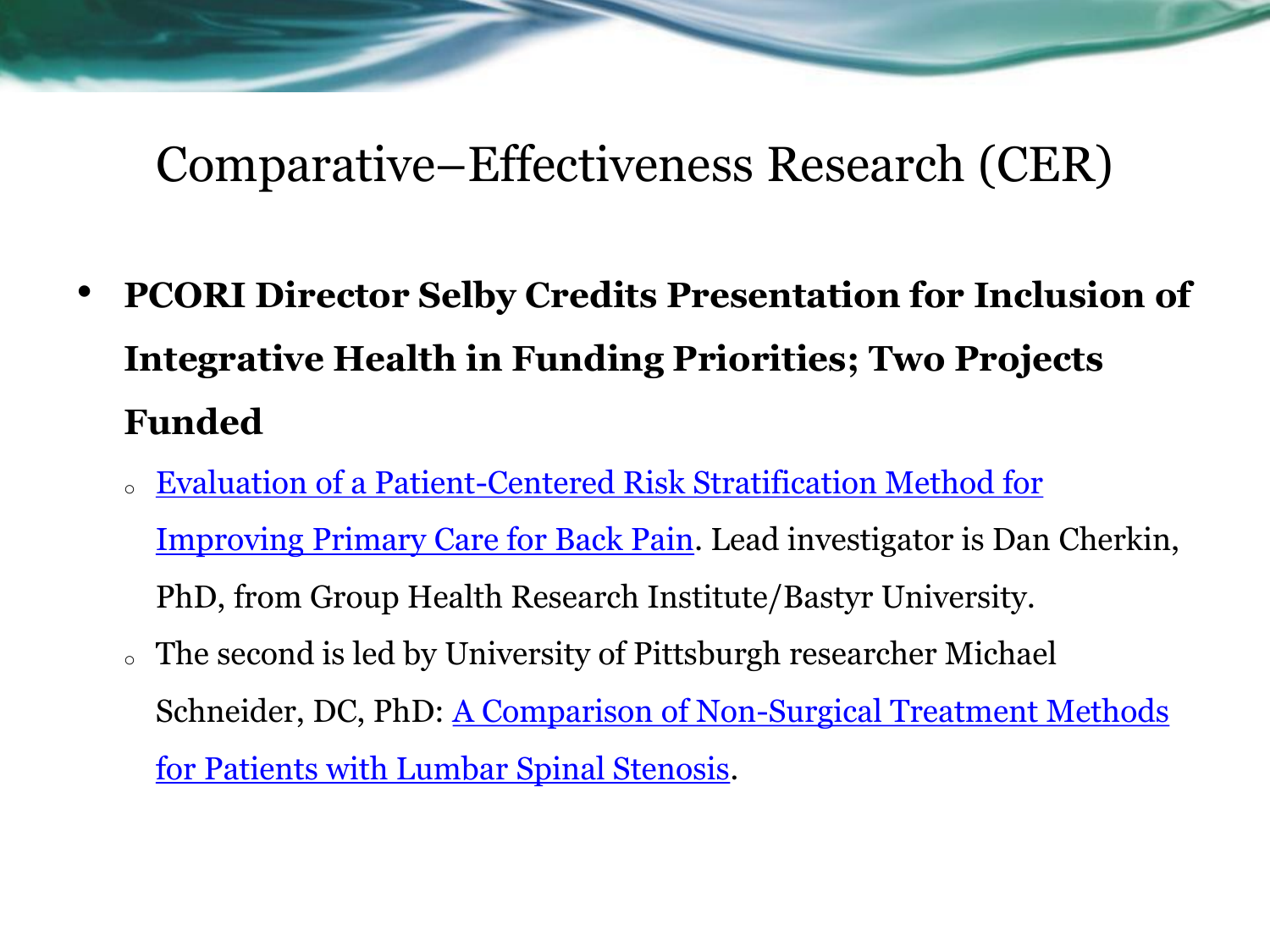## **Integrative Team Based Health Care: Caring for Patients and Families**

#### • **IH (NCCAM recently changed its name to NCCIH)**

<sup>o</sup> Combining evidence based conventional medicine, best of complementary medicine, and traditional medicine in an academic setting

#### • **Goals of IH @ UNM**

- <sup>o</sup> Develop and study a new model of inter-professional team-based care (Advanced Medical Home) to improve patient experience and outcomes
- <sup>o</sup> Shift the focus from "illness to wellness" and from "Disease Management to Health Promotion"
- <sup>o</sup> Provide training opportunities to a variety of learners within UNM (SOM, COP, CON, Dentistry, PT, OT, undergraduate students, CAM) and outside UNM
- <sup>o</sup> Partner with community in improving population health
- <sup>o</sup> Promote Research in IH modalities and outcomes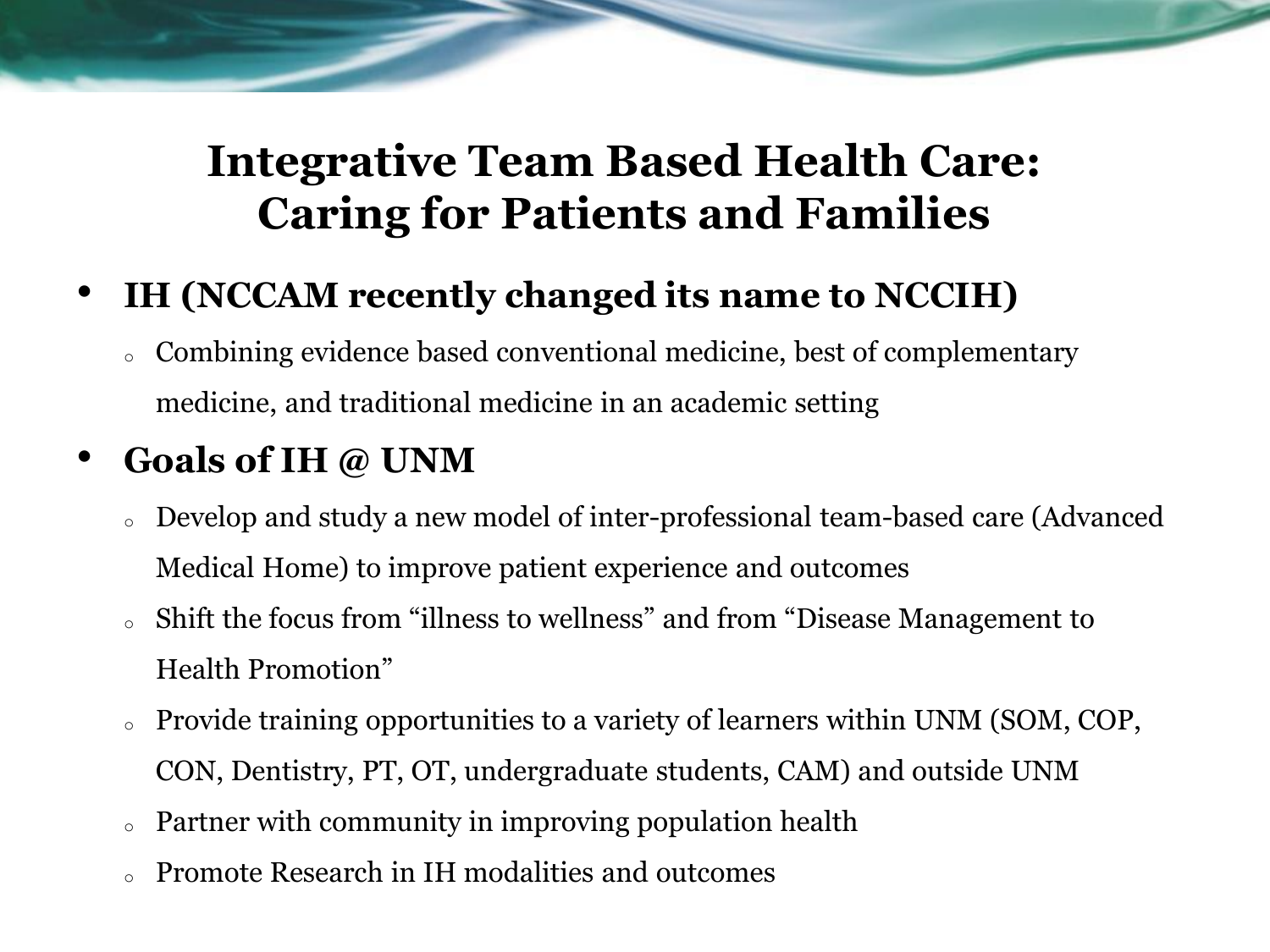## Impact of Prevention, Wellness, Life Style, and Complementary Medicine on Health and Wellness

- Well-coordinated inpatient integrative care by holistic nurses, licensed acupuncturists and massage therapists at Abbott Northwestern Hospital was estimated to diminish
- 
- 
- licensed CAM  $\mu$  is a 1420 less than those was  $\mu$  use them

• Blue Cross Two of these studies were in health **that pain who** directly a systems. Two were insurers. Two • A study of the Netherlands found that patients of general properties who used a limited set of CAM treatment savings. Significant system of the system of the system of the system of the system of the system of the system of the system of the system of the system of the system of the system of the sy • Costs for insured savings. **Savings. Savings. Savings.** *savings. savings.* were employers. **In each case, the researchers** 

- **Employees of Canada** doctors saved their employers an estimated \$1021 less per year
- An integrative wellness program at Duke saved an estimated \$2200 per employee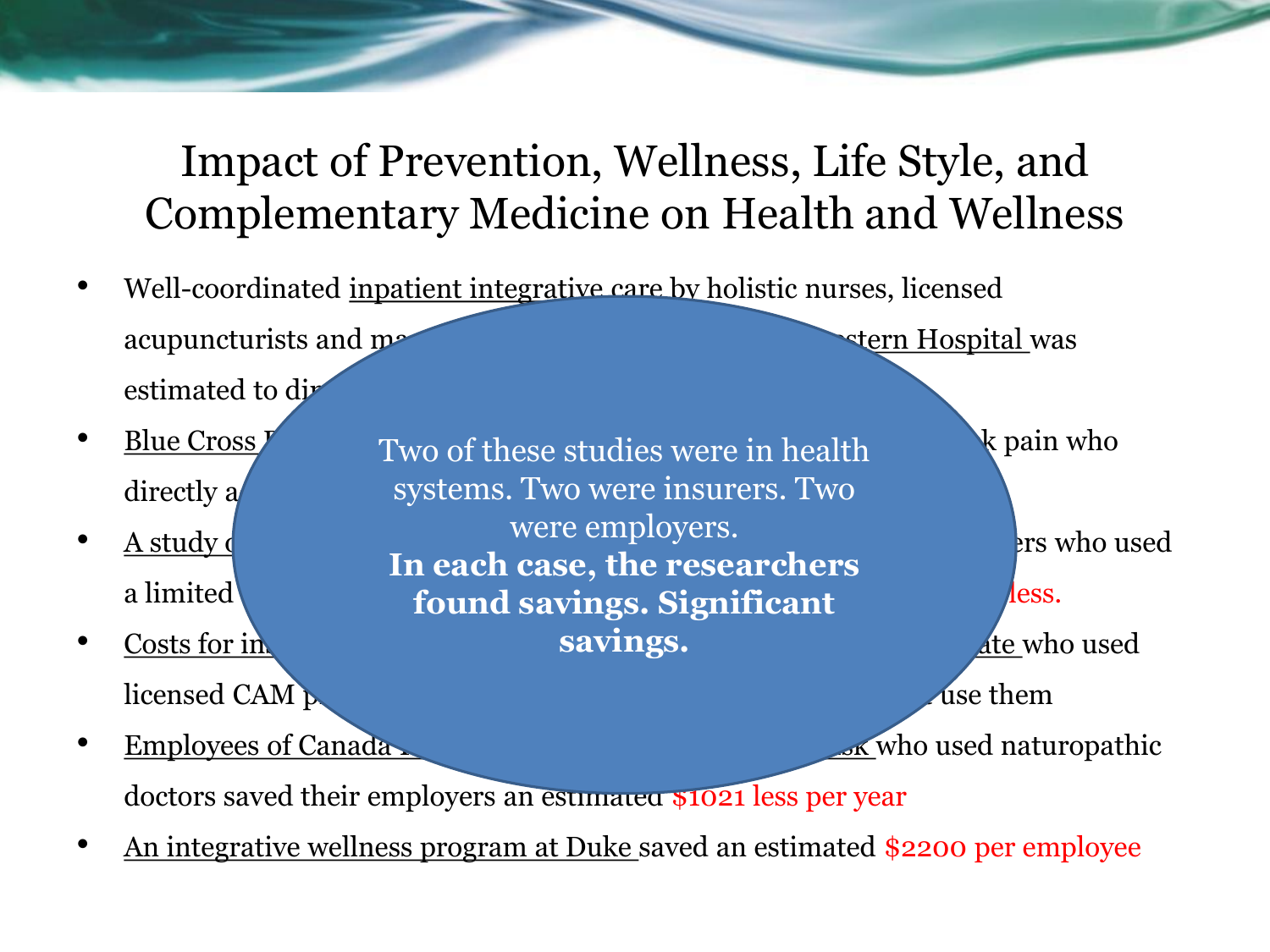## Scope of Integrative Medicine @UNM

#### <sup>o</sup> **Curriculum development**

• UME, GME, CME, UNM undergraduate studies, Business Fellowship

#### <sup>o</sup> **Clinical Practice and Patient Education**

- Integrative Primary and Specialty Care
- Inpatient Practice
- Service Lines within Specialty Practices
- Executive Health Program
- <sup>o</sup> **UNM HSC Employee Wellness**
- <sup>o</sup> **Physician Wellness**
- <sup>o</sup> **Philanthropic Opportunities**
- <sup>o</sup> **Community Service**
- <sup>o</sup> **Media Partnership**
- <sup>o</sup> **Community Partnerships – Greater Albuquerque, Northern NM**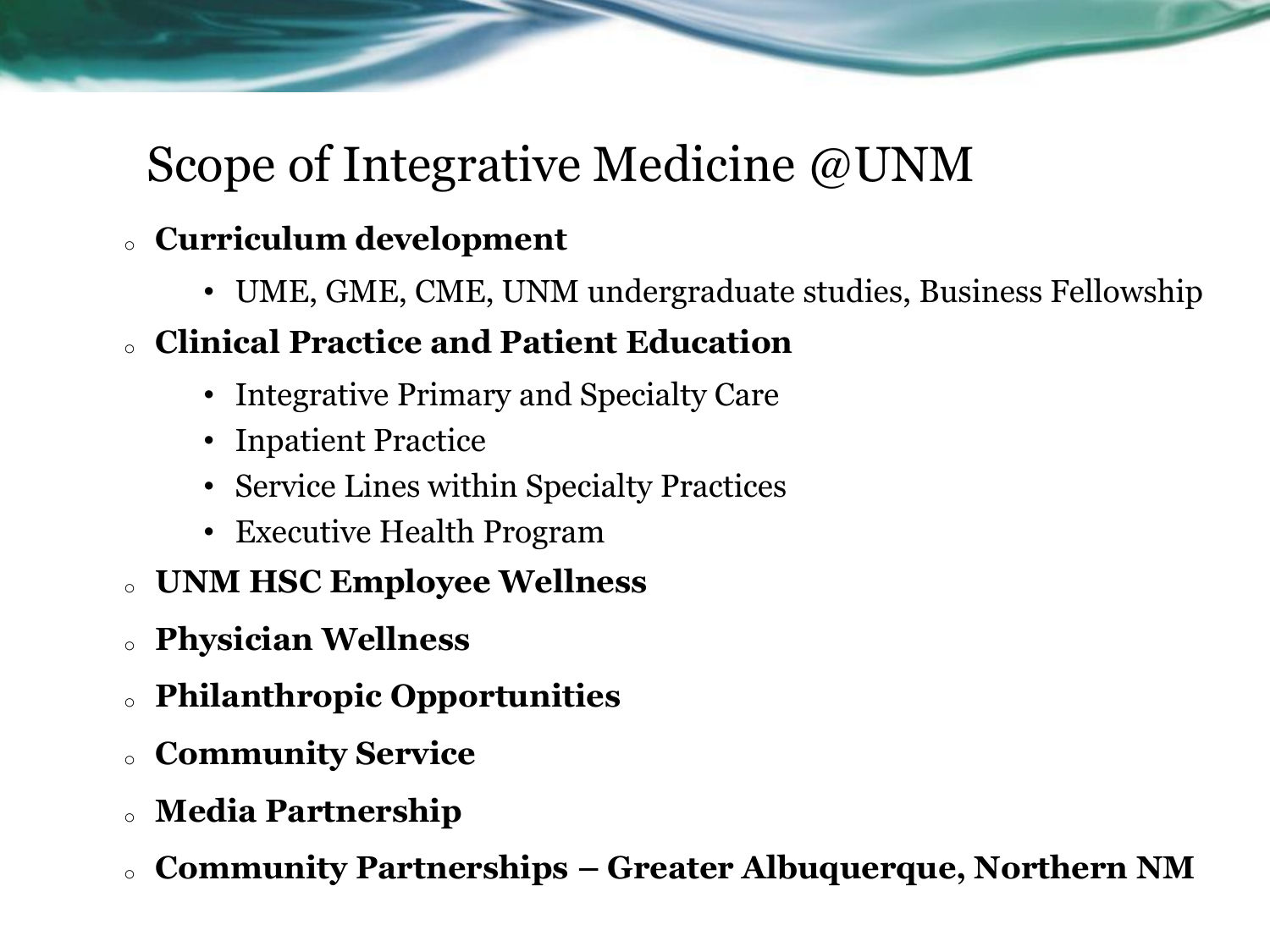## Current Status of Integrative Medicine @ UNM

#### • **Growing GME**

- (IMR in Internal Medicine, Preventive Medicine, FCM, Psychiatry, and starting July 2015 Pediatrics)
- **Growing Opportunities in UME** in the new Doctoring Curriculum and MES program

#### • **Increasing Demand**

- o Out of state MS and Residents for CFL rotation
- <sup>o</sup> Nursing, Pharmacy, PT/OT and CAM and High School students for CFL rotation
- Pediatric residents, Palliative Care and Hospice residents

#### • **Increasing Demand**

- For Integrative Primary Care (wait list  $100+$ )
- Long waiting list (200 patients  $+$ ) for CAM services
- **Extremely Limited Space and Resources** (AAAHC almost wrote us up for space violations) (staff/provider morale at an all time low due to lack of resources), limited space for additional classes
- **Mindfulness programs very full** and needing more space to accommodate people
- **Community demand and Mayor Gonzales request to have a CFL satellite in Santa Fe**
- **Many Philanthropic opportunities tied to Santa Fe presence**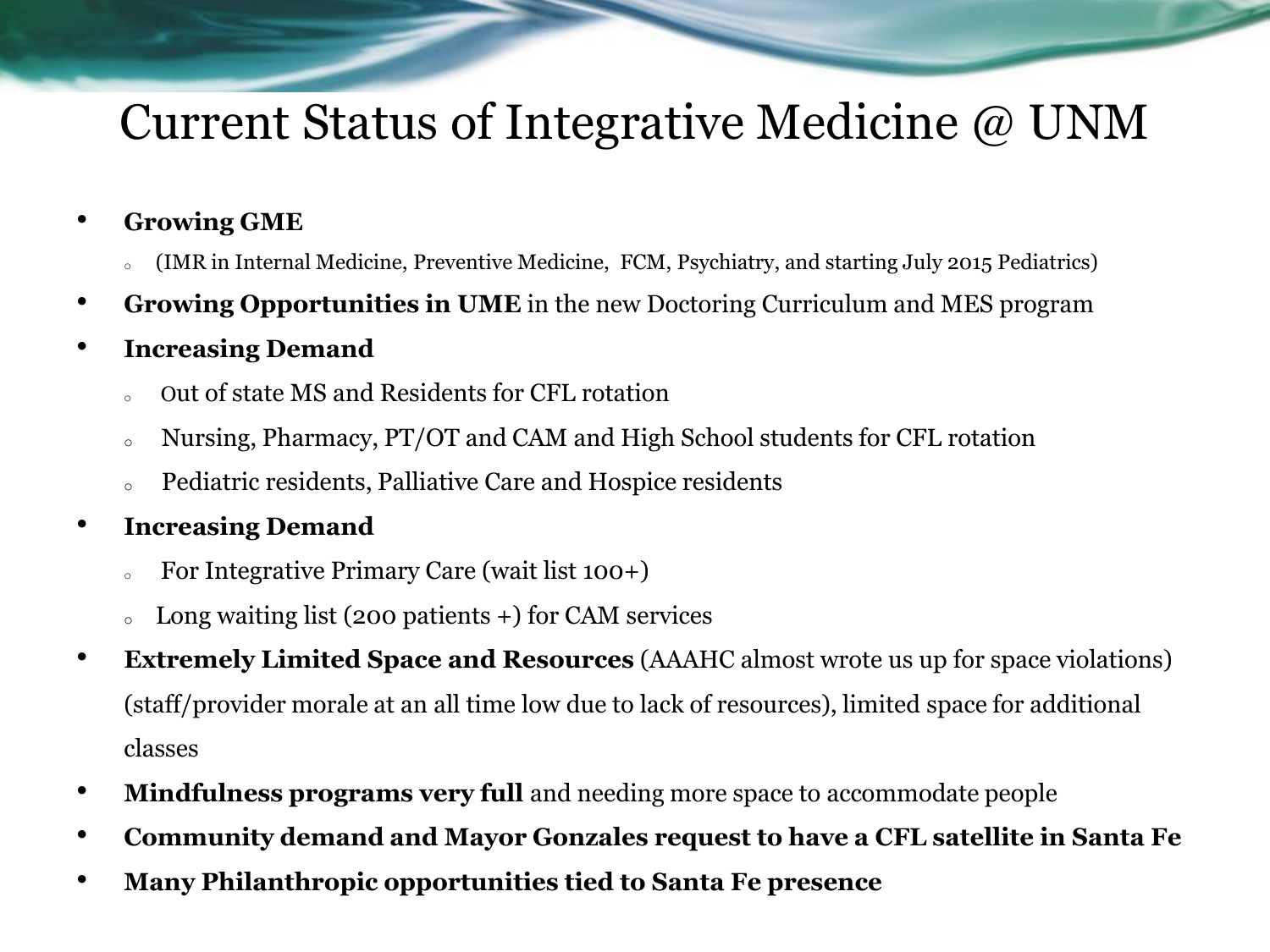## Components of Integrative Medicine @UNM

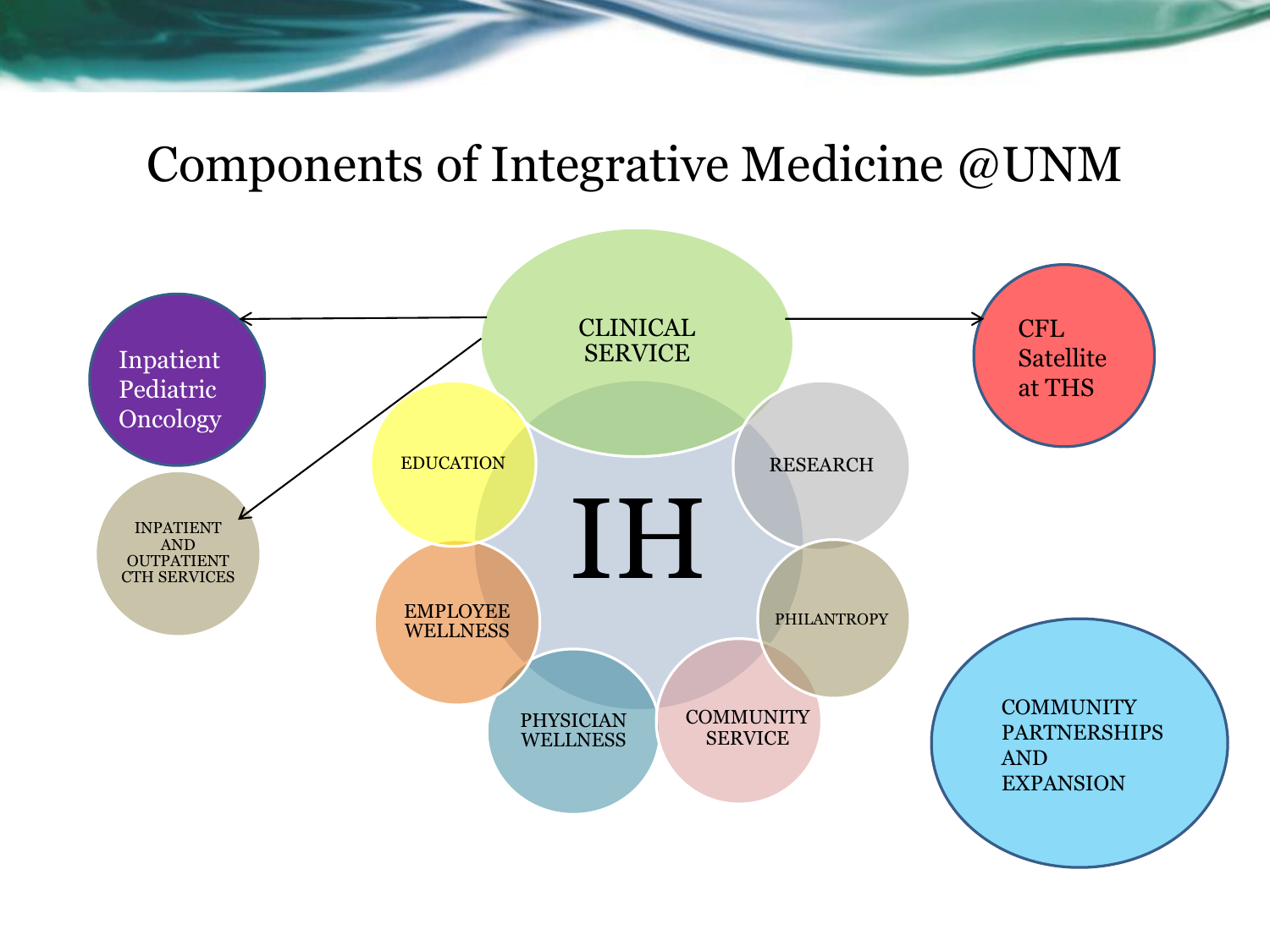## Integrative Medicine Education @ UNM

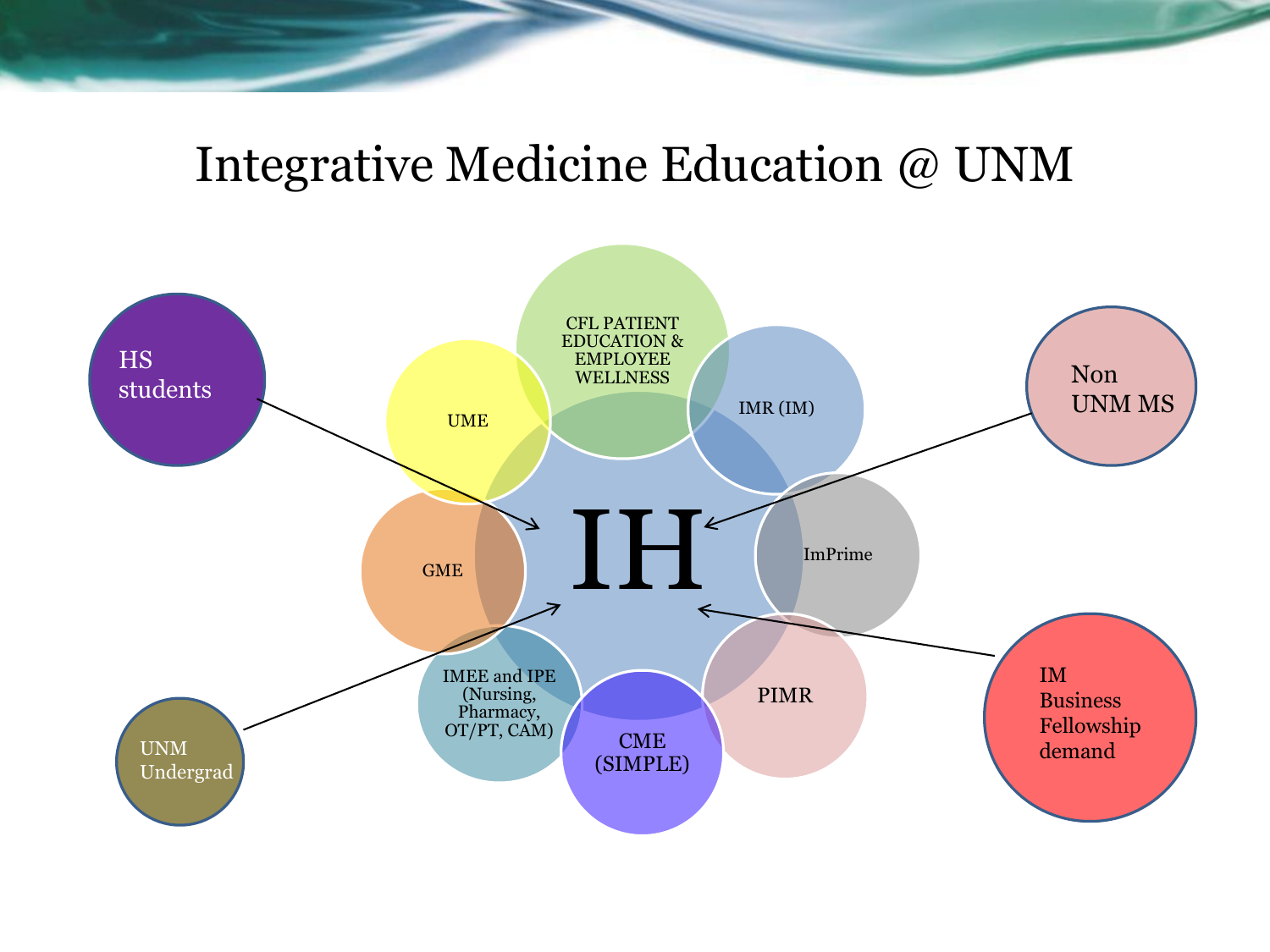## **Benefits to Healthcare Professional ?**

- **Assists with pain management**
- **Reduced level of stress and anxiety**
- **Conducive to learning**
- **Management of sleep disturbances**
- **Burn out? Encouragement of own self care**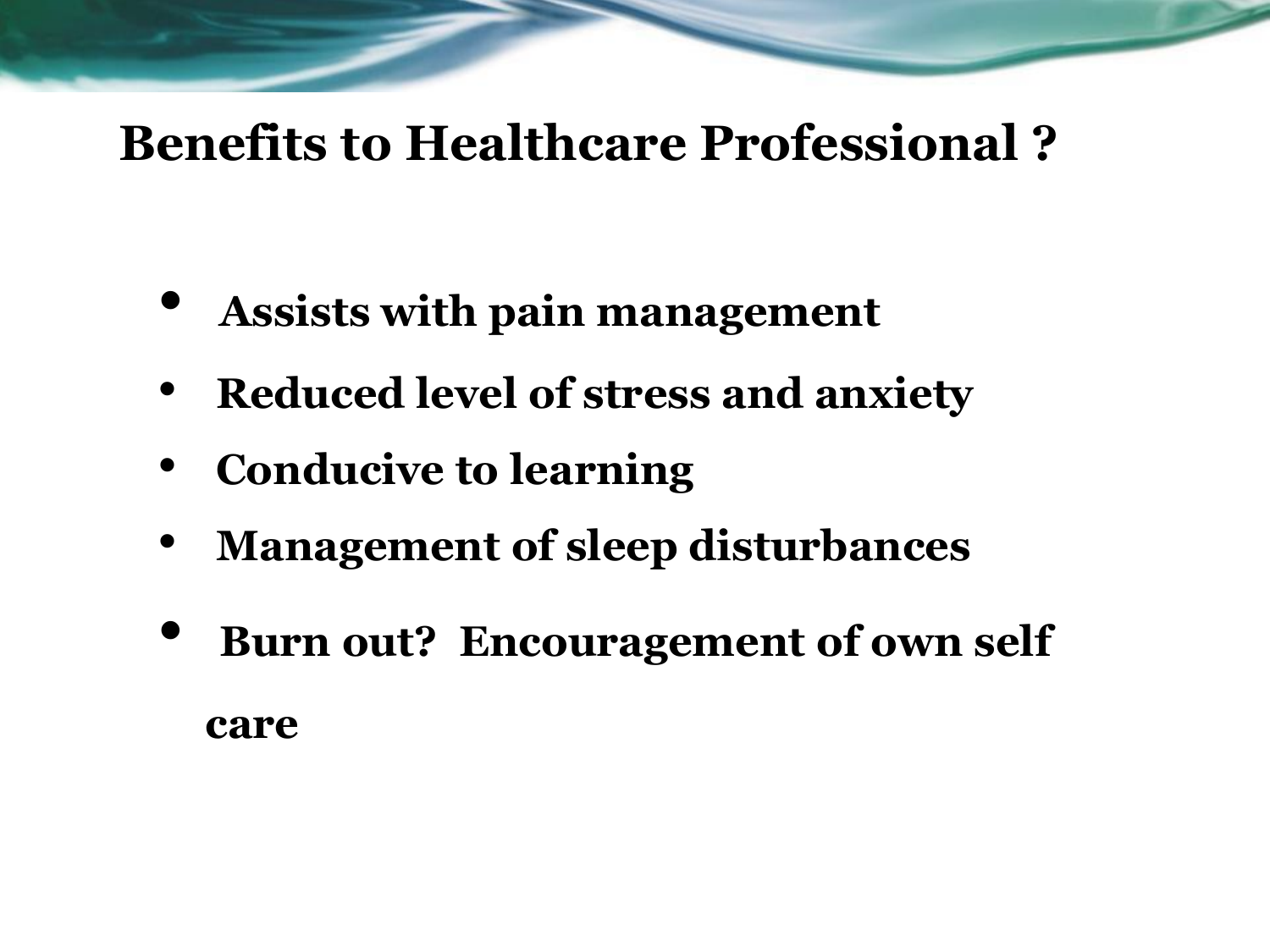# **Playing at**

## **work!!**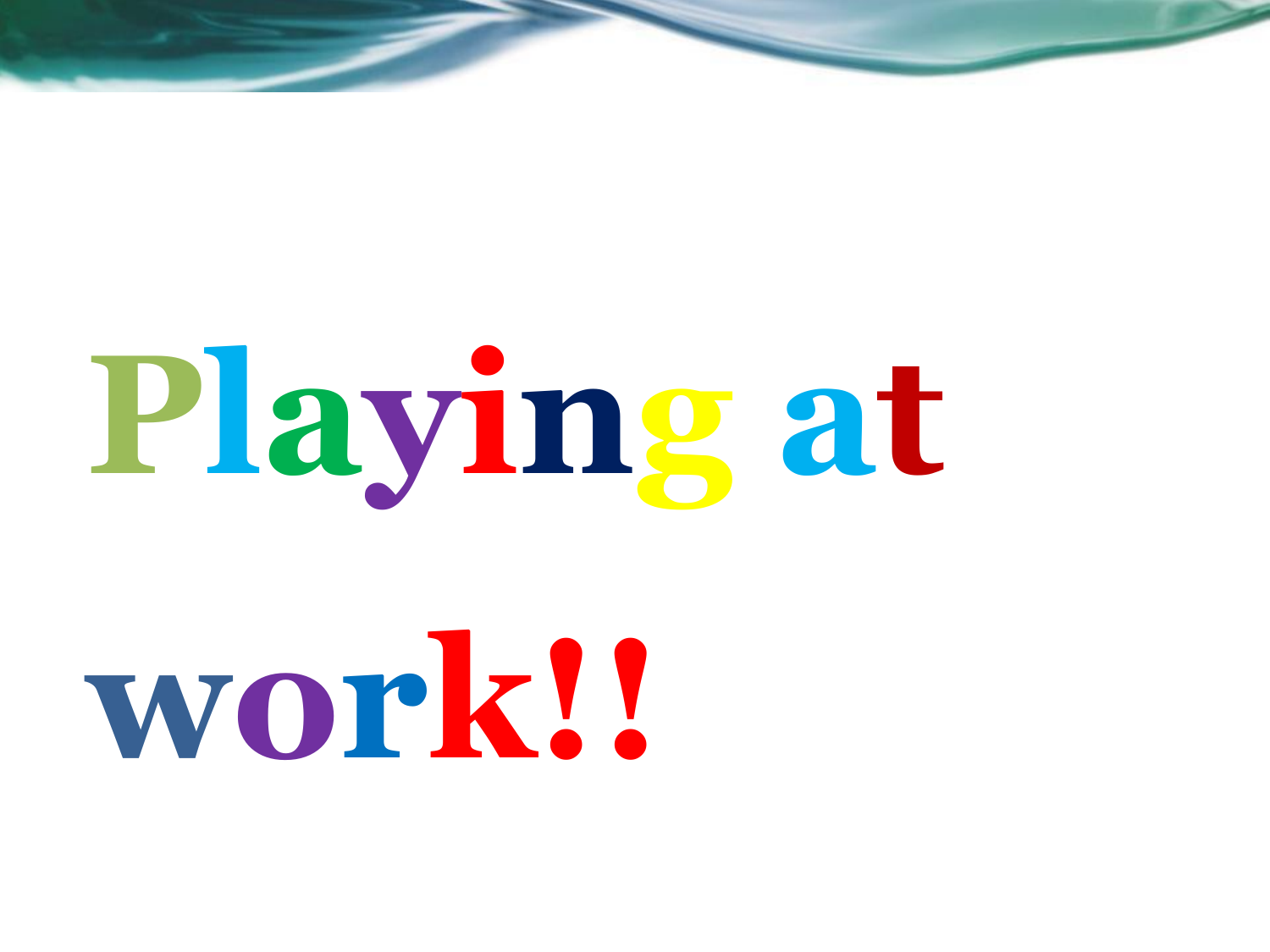### Patient's Satisfaction with Integrative Medicine Services at UNM's Center for Life